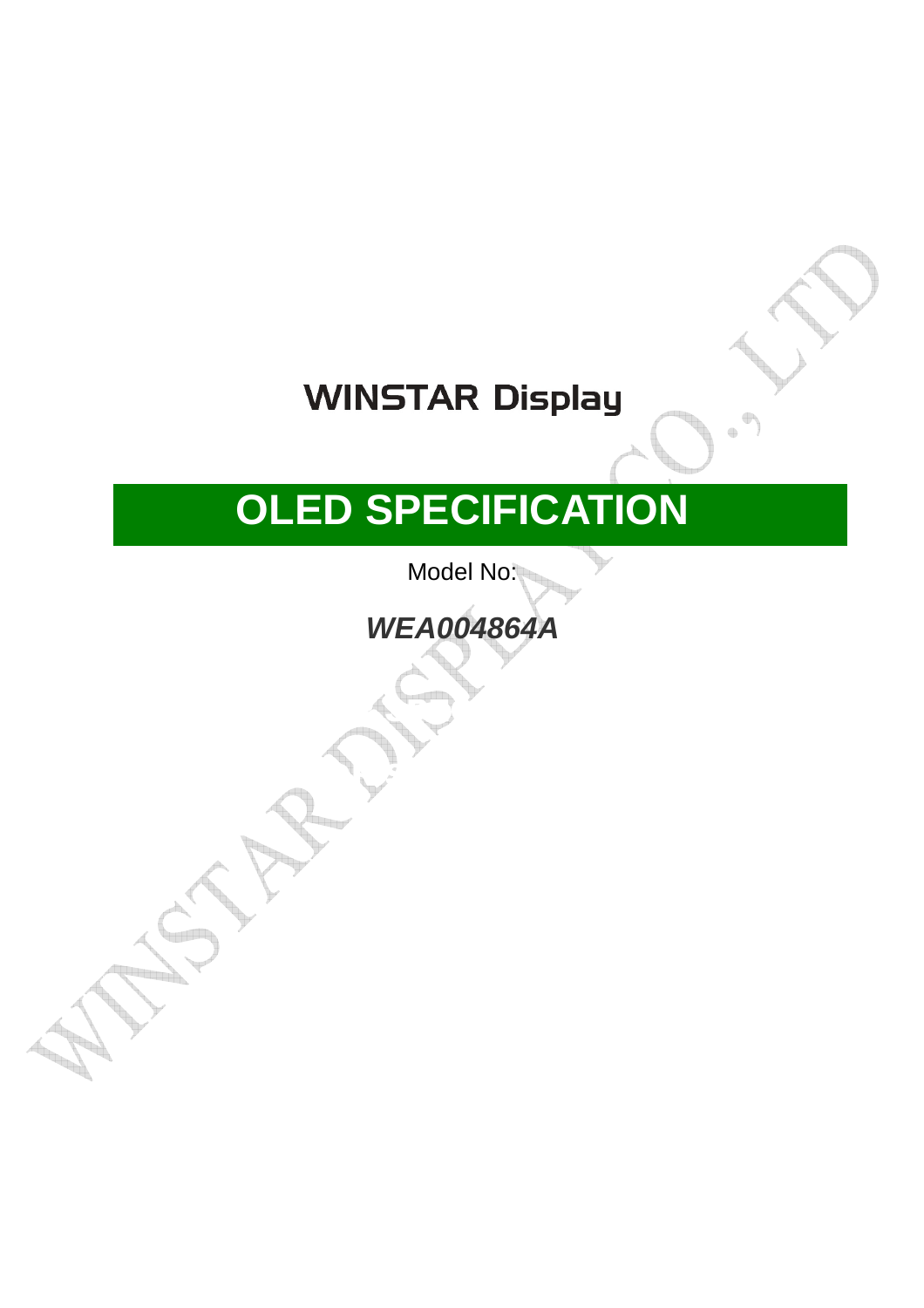## General Specification

| <b>Item</b>          | <b>Dimension</b>             | <b>Unit</b> |  |
|----------------------|------------------------------|-------------|--|
| <b>Dot Matrix</b>    | 48 x 64 Dots                 |             |  |
| Module dimension     | $15.9 \times 27 \times 2.36$ | mm          |  |
| <b>Active Area</b>   | 10.54×14.70                  | mm          |  |
| <b>Pixel Size</b>    | $0.198 \times 0.208$         | mm          |  |
| <b>Pixel Pitch</b>   | $0.220 \times 0.230$         | mm<br>4     |  |
| <b>Display Mode</b>  | Passive Matrix               |             |  |
| <b>Display Color</b> | Monochrome                   |             |  |
| <b>Drive Duty</b>    | 1/64Duty                     |             |  |
| IC                   | <b>SSD1306BZ</b>             |             |  |
| Interface            | 12C                          |             |  |
| Size                 | 0.71 inch                    |             |  |

<u>The S</u>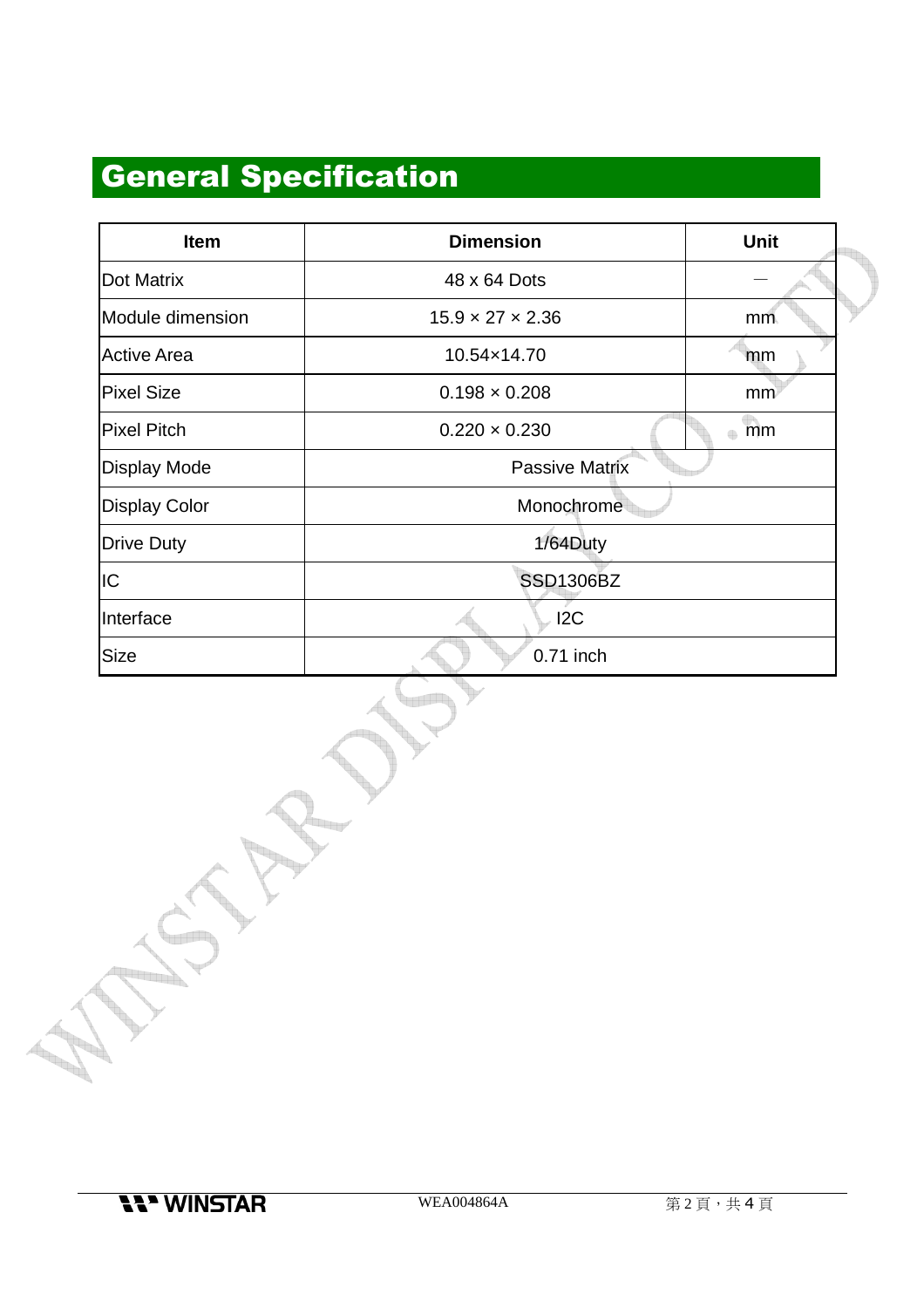#### Contour Drawing & Block Diagram